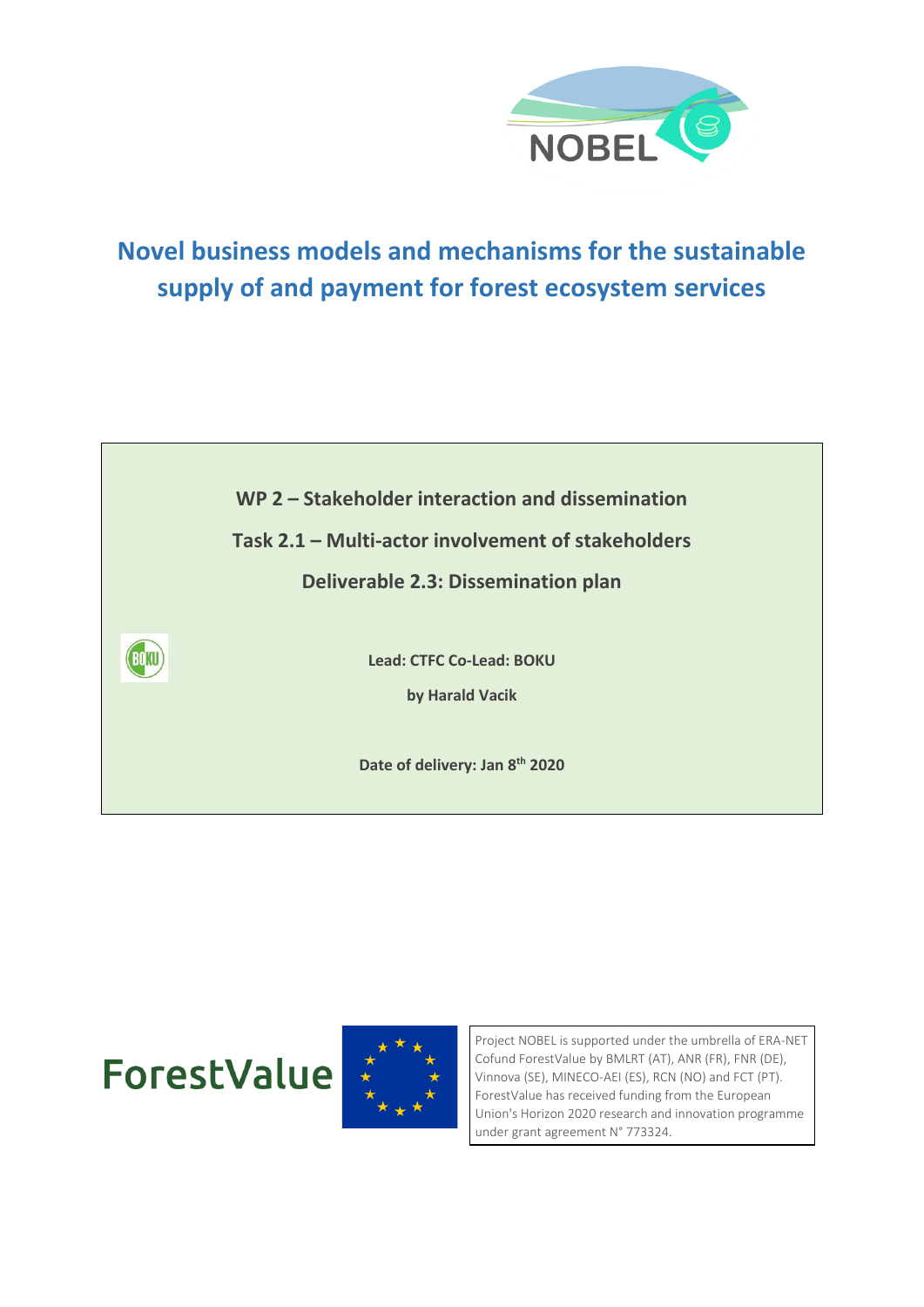## <span id="page-1-0"></span>Table of contents

| 1   |       |  |                                                                           |  |  |
|-----|-------|--|---------------------------------------------------------------------------|--|--|
| 2   |       |  |                                                                           |  |  |
| 3   |       |  |                                                                           |  |  |
| 4   |       |  |                                                                           |  |  |
| 4.1 |       |  |                                                                           |  |  |
|     | 4.1.1 |  |                                                                           |  |  |
|     | 4.2   |  |                                                                           |  |  |
|     | 4.2.1 |  |                                                                           |  |  |
|     | 4.2.2 |  |                                                                           |  |  |
|     | 4.3   |  |                                                                           |  |  |
|     | 4.3.1 |  |                                                                           |  |  |
|     | 4.3.2 |  |                                                                           |  |  |
|     | 4.3.3 |  |                                                                           |  |  |
|     | 4.3.4 |  |                                                                           |  |  |
|     | 4.3.5 |  | Participation in International and National Conferences and Workshops  10 |  |  |
|     | 4.3.6 |  |                                                                           |  |  |
|     | 4.3.7 |  | Face-to-face meetings with selected decision makers and policy makers  10 |  |  |
| 5   |       |  |                                                                           |  |  |

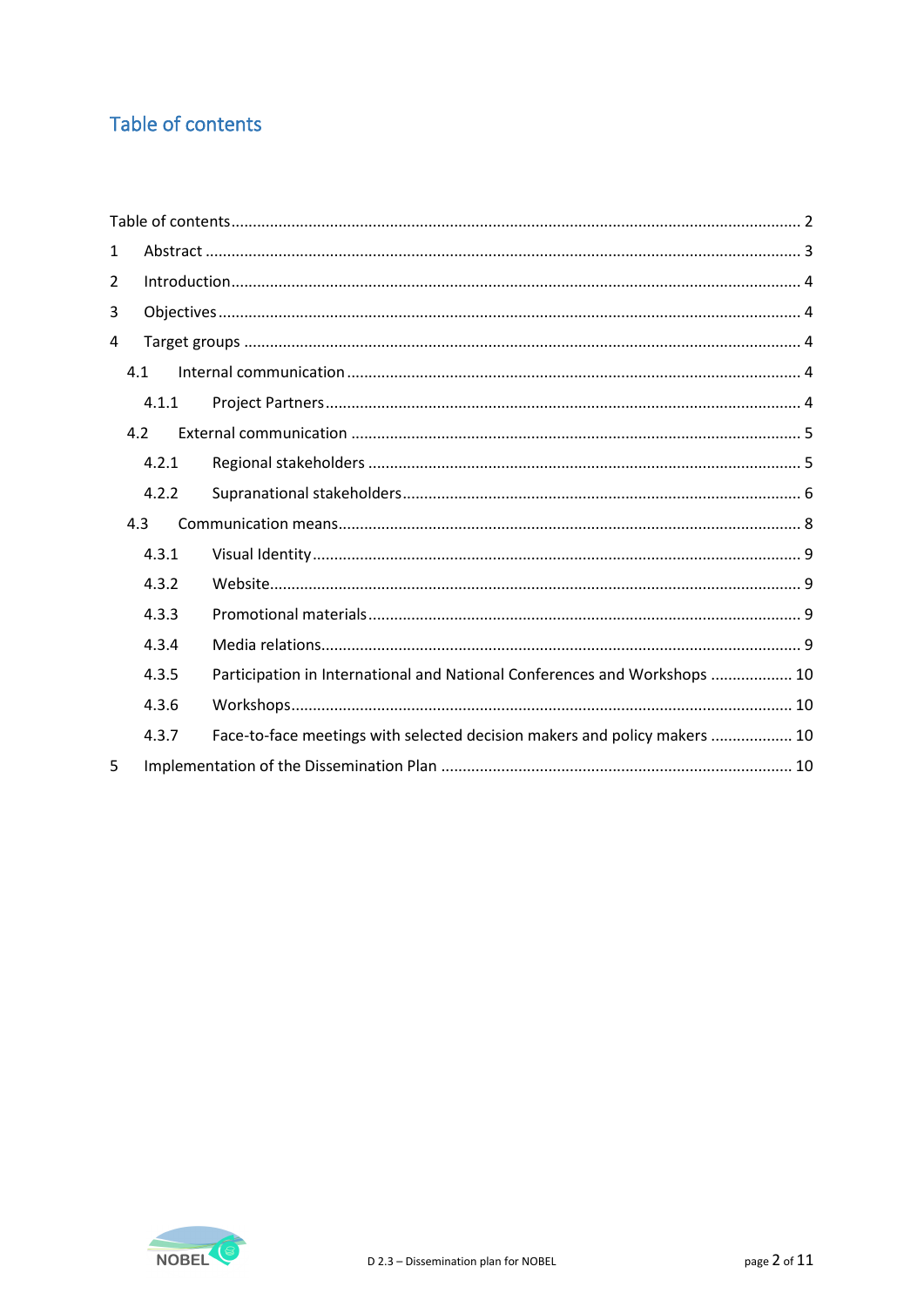## <span id="page-2-0"></span>1 Abstract

The NOBEL Dissemination Plan aims to ensure to maximize the visibility of the project and that the project creates awareness for its objectives, activities and results throughout the targeted stakeholder and user groups. It also aims to ensure that the project identifies the relevant target audiences and addresses them with suitable methods and contents. In general four groups of stakeholders and potential users of NOBEL findings have been identified: (1) the regional stakeholders in the five pilot demonstrations, (2) the supranational stakeholder representatives including NGOs and policy makers, (3) the scientific community, and (4) the wider public. A mix of communication means will be used to specifically address these groups and specific stakeholders within them. These include fact sheets, newsletters, the public project website, information of mass media, contributions to the Forest Value Newsletter, scientific presentations and articles, workshops for regional end-users of practical project output. The Action Plan as integrated component of this deliverable lists the communication means, the responsible actors, timing as well as means of verification. To link project internal activities as tightly as possible to the dissemination processes a Publishing Plan will be updated at least twice a year. The Action Plan lists the communication means, the responsible actors, timing as well as means of verification. This Deliverable D2.3 will be complemented by the "Stakeholder Engagement Plan" (D2.1).

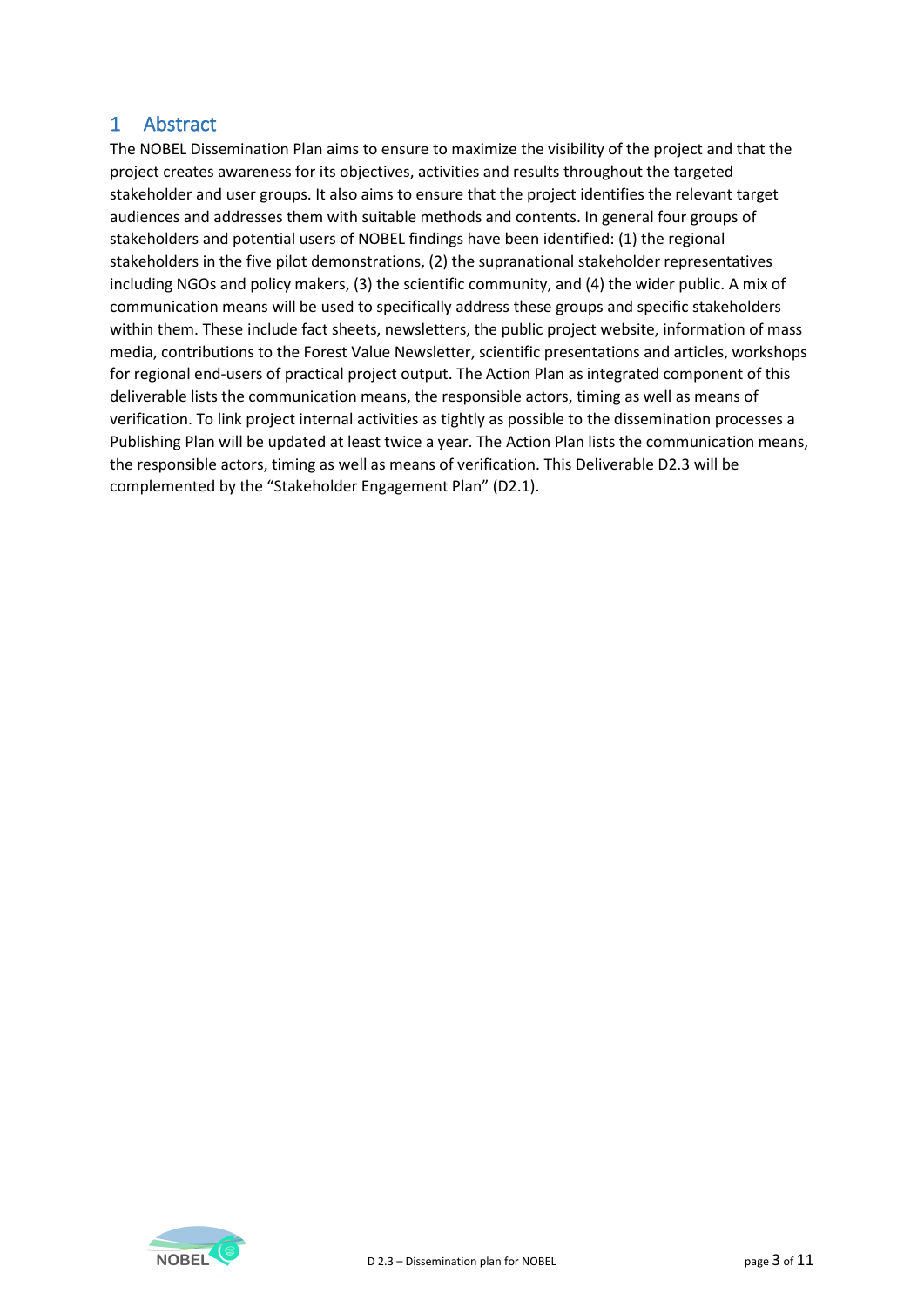## <span id="page-3-0"></span>2 Introduction

This deliverable report describes the planned dissemination activities of the NOBEL project. Dissemination is understood as communication with internal and external stakeholders with the primary goal of making the project visible to targeted stakeholders and communicating project findings to potential users. It focuses on the processes and means of communication with regard to the identified target groups of the project. The project website is one of the central channels for communication. Stakeholder interaction with particular focus on participative involvement of the stakeholders in the five pilot demonstrations is dealt with in detail in deliverable D2.1.

## <span id="page-3-1"></span>3 Objectives

The purpose of this Dissemination Plan is to ensure that the NOBEL Project:

- 1. Creates awareness and communicates project results and benefits to widest possible audience.
- 2. Targets specific audiences that will benefit from the results:
	- a. Forest resource managers (regional),
	- b. Landscape architects (regional),
	- c. Policy Makers, both national and European,
	- d. Researchers and Educators,
	- e. Scientific community,
	- f. The wider public (regional, national).
- 3. Uses a variety of techniques as appropriate for the content to be delivered to the target audience.

With communication we here refer to all written, spoken and electronic interaction with our target groups. Communication comprises the so called external communications such as media relations, management of project website, publications and events. The project also has internal communication such as the internal communication platform (MS sharepoint) site, project meetings etc. All the NOBEL partners are encouraged to be involved in the communication activities. Specifically, the partners are prompted to present the project results at conferences or other events, participate to workshops in order to allow more detailed discussions on the results and take possible feedback from other experts, prepare papers for conference proceedings or journals, prepare articles for professional journals in different languages and provide news items for the NOBEL website.

## <span id="page-3-2"></span>4 Target groups

The main target audiences of the NOBEL project have been identified, as well as different groups of stakeholders connected to the project. Considering the characteristics and needs of the target audiences, the Communication plan will ensure that the appropriate and most effective methods of communication and dissemination will be used.

## <span id="page-3-3"></span>4.1 Internal communication

#### <span id="page-3-4"></span>4.1.1 Project Partners

Effective internal communication is a prerequisite for successful dissemination activities to external stakeholders and end‐users of project findings. Therefore all partners of NOBEL need to be aware of the progress of the project. Important and relevant issues are for example, project status, technical issues and work planning. Partners may also be aware of relevant news and information about

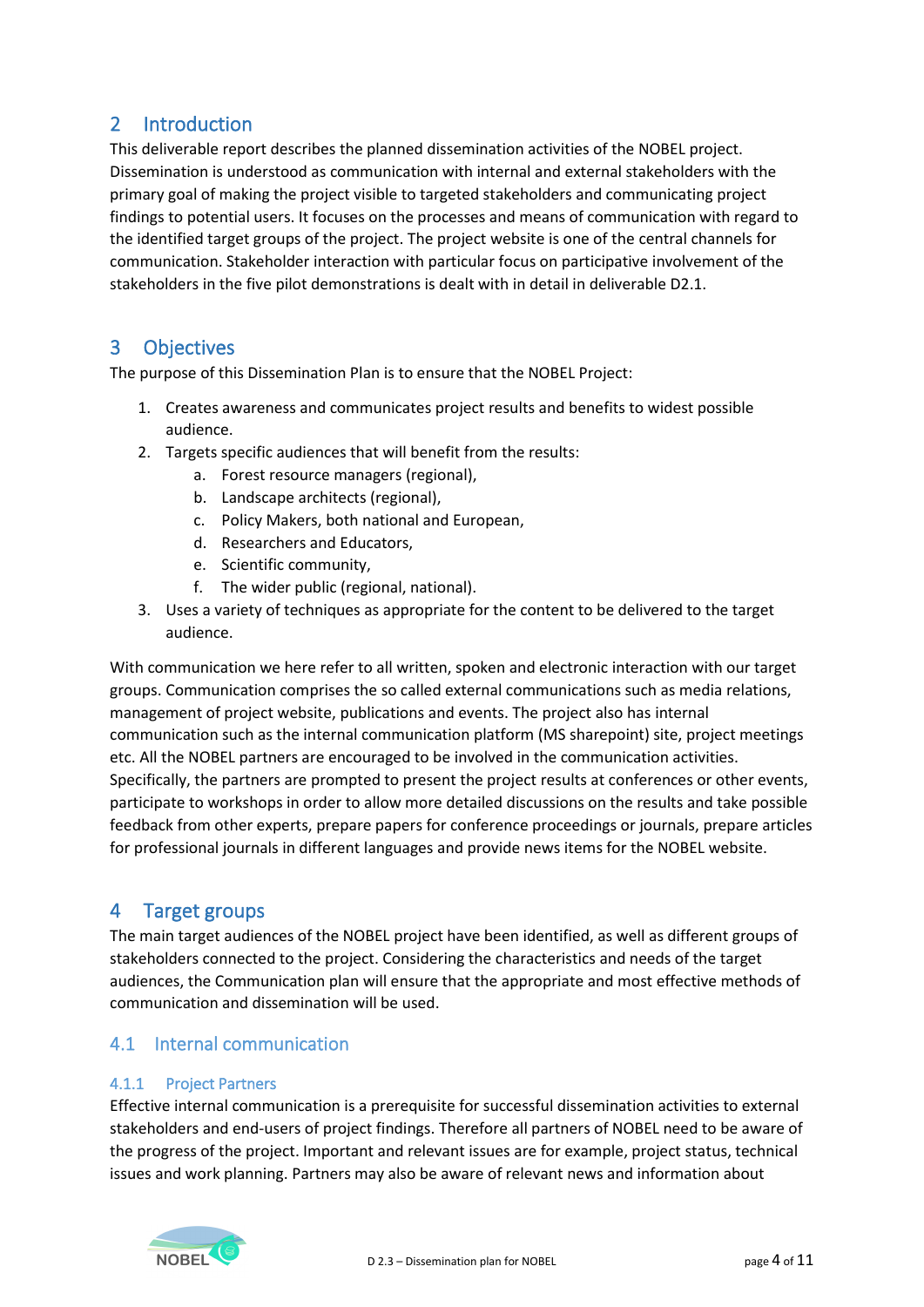milestones or products and relevant policy developments at the European level and when relevant in the Member States as relevant context information for their own specific research within NOBEL.

Communication between project partners is active and continuous. Internal communication will be maintained through project meetings, telephone, video and e‐mail communication, regular progress reports, and the internal project website (sharepoint). Project results, deliverable reports, minutes of project meetings, and work package (WP) meetings and other news will be published on the internal project site. The Project management will develop templates for project reporting, organisation and documentation of meetings.

The NOBEL partners will meet once a year in general project meetings which serve as project progress report meetings for all partners. A special general assembly session will be organized to decide on the management issues. Minutes made by the overall managing co-ordinator will be made available to all partners. Furthermore, additional meetings at Work Package level may be organized to foster interaction in operational tasks.

## <span id="page-4-0"></span>4.2 External communication

Among others NOBEL engages in five pilot demonstrations throughout Europe which represent a wide variety of European forest types as well as socio-economic contexts. The role of these pilots within NOBEL is important because the work to be established within these regions will provide the direct contextual framework for the interaction with regional stakeholders. The interaction with stakeholders and decision makers on regional level will be implemented through stakeholder panels in each of the exploratory focus regions. The stakeholders to be involved in these focus regions include, i.a., forest owners, forest manager, representatives of sawmills, pulp and paper as well as bioenergy plants, transport and harvesting entrepreneurs, forest administration representatives, hunting representatives and others. Main part of communication between researchers and stakeholders will take place in these focus regions, thus communication there has significant importance.

#### <span id="page-4-1"></span>4.2.1 Regional stakeholders

#### **Forest resource manager and practitioners**

Forest resource manager and practitioners are among the key target users of the NOBEL project results. Forest practitioners will be directly contacted in the pilot demonstrations through a continuous stakeholder involvement process and thematic workshops. Here, focus will be on dissemination and communication activities. Targeted dissemination activities are proposed in NOBEL, so that the results achieve the highest possible impact, including the option to organize workshops to apply the guidelines and principles to be produced by NOBEL. Project results will be communicated to forest practitioners through articles in professional journals and these will be published in all languages that are represented by the broad partnership of NOBEL.

#### **Forest owners**

Ultimately forest owners are a potential key stakeholder group of NOBEL. The rationale is that interests and expectations of owners towards science strongly determine the usefulness of scientific knowledge. On the other hand this imposes a substantial challenge on NOBEL as the project inherently has a strong basic research component and efforts will have to be dedicated to make the findings applicable in practical forest management. One of the NOBEL success factors is to be able to reach out and inspire the individual forest owners to adopt knowledge on payments for ecosystem services in forest management to cope with future drivers of change. These drivers could be energy policy or societal demands on wood production and non timber forest goods and services from forests, or climate change as well. The regional stakeholder interaction processes will address

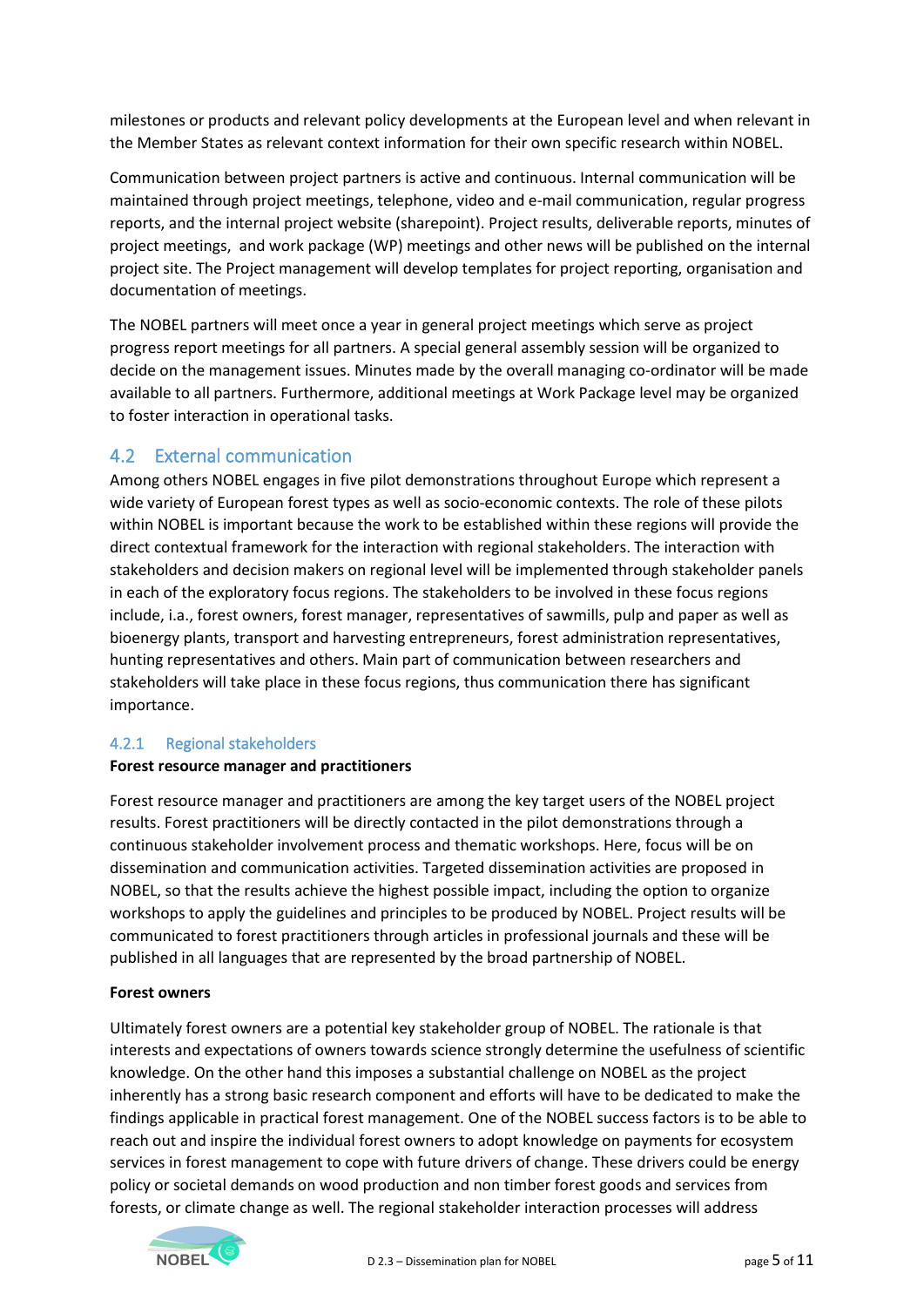regionally relevant issues and portfolios of ecosystem services, which makes it possible to reach forest owners and raise interest in the NOBEL results amongst them.

#### **Forest administration and extension services**

Forest administration services and extension services of chambers and other associations are among the key end‐user groups as they are the link to small‐scale forest owners which themselves usually do not have professional expertise in forest management. Departments for nature conservation within administrative services are important as well. Other stakeholders along the forestry wood chain are mainly relevant in terms of feedback and opinions on future directions in forest management. Directly affected by potential changes in the provision of forest ecosystem services are, for instance, harvesting entrepreneurs which may have to adjust machinery and processes depending on forest composition.

#### **Nongovernmental organizations**

Nongovernmental organizations (NGO) give interesting aspects to discussion about maintaining forest biodiversity, thus communication with these organizations is important and broadening the scope of NOBEL. Activities of these organizations are related to forest, like conservation, recreational use, hunting, etc. If they do not belong to stakeholder panels, targeted dissemination activities are proposed in NOBEL, so that the results could achieve the highest possible impact. This would include executive summaries and fact sheets for nongovernmental organizations.

#### **Regional policy makers**

NOBEL aims at providing decision support to policy makers at the regional level, where land use policies and the implementation of bio‐energy policies will be of particular importance. Thus, policy makers will be approached either via the regional stakeholder panels or directly at individual level.

#### **Regional media**

Some general news and articles will be published in regional news papers during the project, especially at the start of plot establishment and in later stages about the results of NOBEL. Personal contacts to journalists are valuable in order to get news items through for regional journals and news papers. Awareness of payments for ecosystem services will be raised up in media through this kind of contacts to journalists in case study regions. Publishing in professional journals will be of particular importance to NOBEL in reaching forest practitioners. The partners will publish thematic and instructive papers in professional journals in English and other languages. The partners will enable and commit each other to translate relevant papers into the languages covered, thereby multiplying the impact and exposing literally tens perhaps hundreds of thousands of forest owners and other stakeholders and decision‐makers to the results of NOBEL.

## <span id="page-5-0"></span>4.2.2 Supranational stakeholders

## **Related EU funded projects**

Communication with NOBEL related projects (e.g. Sincere) and research teams is essential to make wider scientific community aware of developments and results in the project. Continuing discussion over interesting issues will be done in the discussion forum or in scientific events. Scientific publications and conference papers will stimulate the debate amongst the academic community.

#### **Public and private owner associations**

At the European level the interaction and dialogue with associations of public and private forest owners. International environmental and forestry organisations will be used as channels for

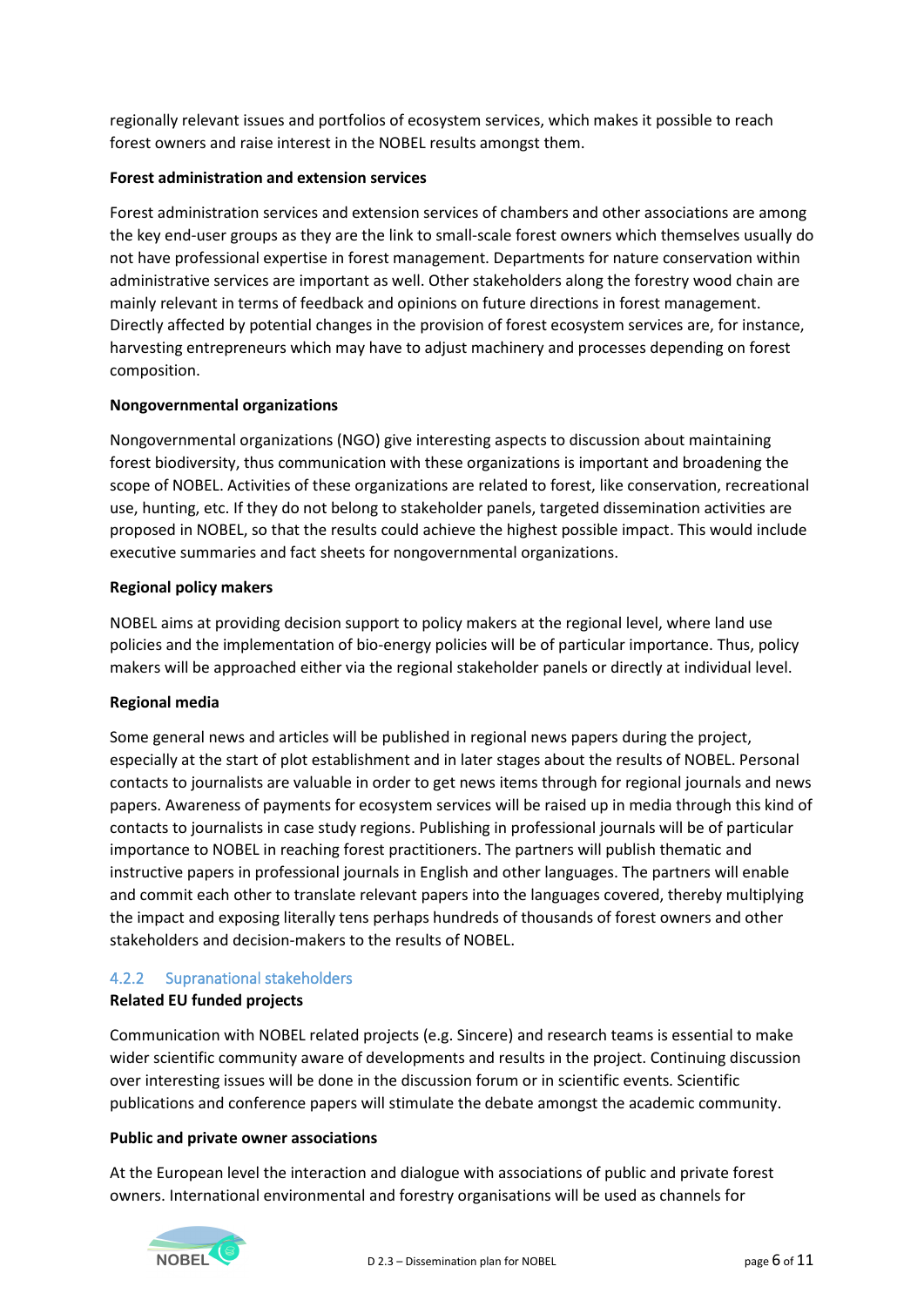European as well as global dissemination. These organisations should not only be aware of results of NOBEL, but we expect them to utilise these results in their own work:

- International Family Forestry Alliance,
- CEPF ‐ The Confederation of European Forest Owners,
- EUSTAFOR ‐ European State Forest Association,
- NSF ‐ Bureau of Nordic Family Forestry.

#### **Policy makers at national and European levels**

Policy makers at the European and national levels are important target users for NOBEL results, because the project intends to support them in developing and implementing future policies on nature conservation, climate change and adaptation as well as bio‐energy policies. NOBEL will produce targeted information material designed for policy makers, including for example Policy Briefs about the relevance of PES schemes with regard to European forests.

#### **Nongovernmental organizations**

Nongovernmental organizations will widen aspects of PES in forest management at the European level. Through organizations for protection and environmental and social justice and activities, NOBEL results will be further disseminated:

- World Wildlife Fund: European Policy Office,
- PEFC,
- FSC,
- IUCN,
- DIVERSITAS.

#### **Scientific community**

Communication is essential with related projects and research teams to make wider scientific community aware of developments and results in the NOBEL project. Interaction with other projects focusing on forest ecosystem services and research teams promotes new ideas and joint efforts to develop business models as well as mechanism for PES. The scientific events offer channels for continuing dialogue over NOBEL issues. Scientific publications and conference papers will also be written to stimulate the debate amongst the academic community and to ensure quality control of the work made within NOBEL.

An open science conference is planned to be organized in collaboration with other related European research consortia at the end of the NOBEL project. It will ensure that the knowledge gained within NOBEL as well as unresolved questions identified by the project will be communicated effectively to the scientific community. This may lead to proposals for future research programmes in the field of forest ecosystem service provision.

#### **IUFRO**

International Union of Forest Research Organizations (IUFRO) is a non‐profit, nongovernmental international network of forest scientists, which promotes global cooperation in forest‐related research and enhances the understanding of the ecological, economic and social aspects of forests and trees. Its Special Project on World Forests, Society and Environment (IUFRO‐WFSE) network shares existing scientific knowledge and participates actively in forest related policy processes. Through its open network of researchers and experts from around the world the IUFRO promotes the exchange of multi-sectoral and cross-sectoral research results and scientific knowledge. Through the participation in IUFRO conferences the outreach of NOBEL can be increased.

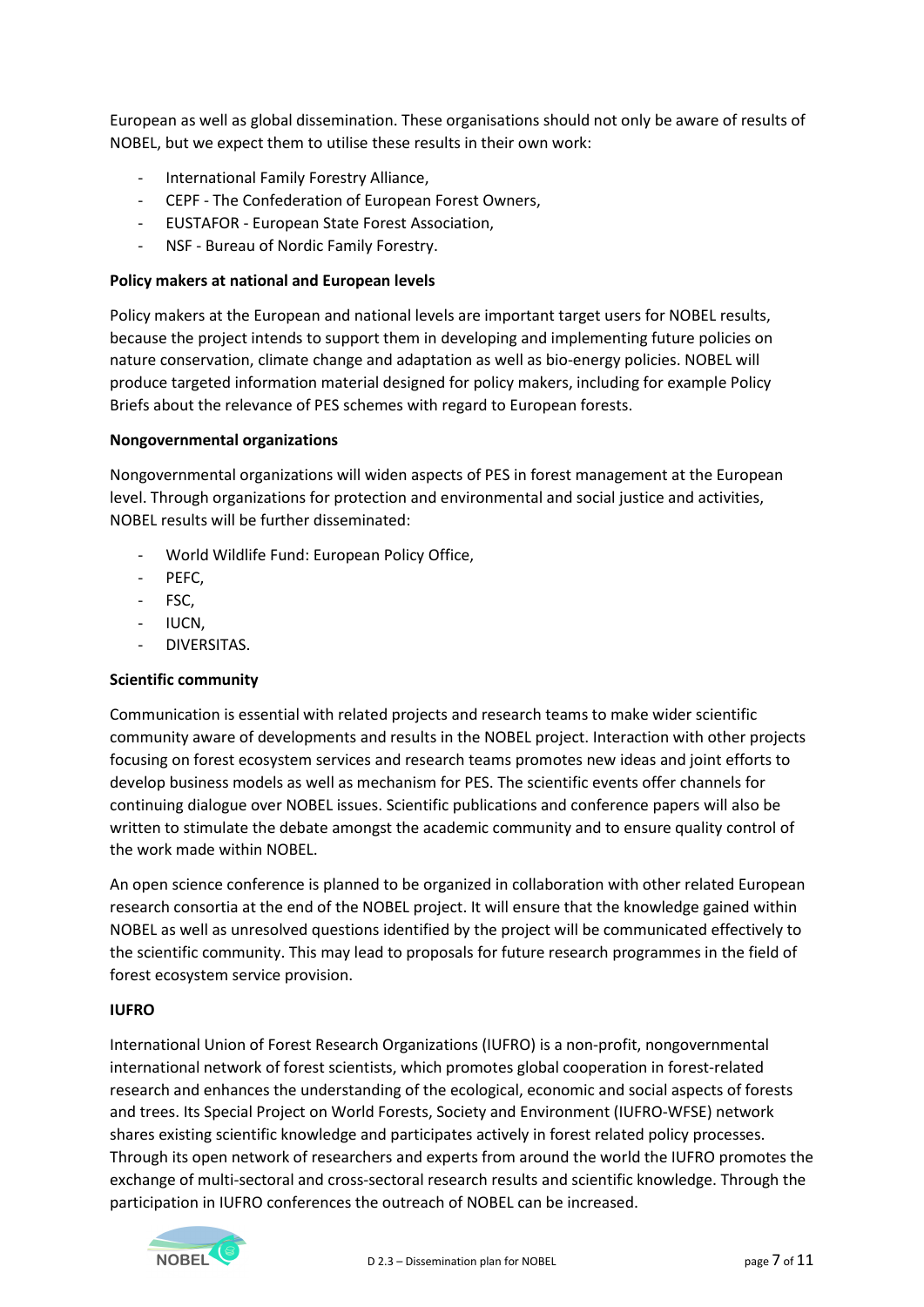#### **Education**

Many of the NOBEL consortium partners are actively involved in educational and training programmes at European universities. This ensures that NOBEL results will be integrated into teaching programmes and seminars in forestry and related subjects. As PES and its consequences are an important topic of relevance to European society, suitable learning materials for school education are planned to be provided by NOBEL Table 2 lists targeted

external stakeholders and end‐users of NOBEL findings.

| External stakeholder group     | Potential interest in NOBEL findings/ relevance for the project |
|--------------------------------|-----------------------------------------------------------------|
| Forest resource manager        | Promote the application of new knowledge on the effects of PES  |
|                                | schemes on forest management and on the provision of            |
|                                | ecosystem services;                                             |
| Forest owner                   | Raise awareness about new knowledge on the effects of PES       |
|                                | schemes on forest management and on options to increase the     |
|                                | portfolio of incomes;                                           |
| Forest administration services | Promote the application of new knowledge on the effects of PES  |
|                                | schemes on forest management and on the provision of            |
|                                | ecosystem services;                                             |
| Forest extension services      | supportive in spreading new knowledge, Promote the application  |
|                                | of new knowledge on the effects of PES schemes on forest        |
|                                | management and on the provision of ecosystem services;          |
| Nature and biodiversity        | Inform about new knowledge; supportive in spreading new         |
| conservation NGOs              | knowledge;                                                      |
| Regional policy maker          | Raise awareness about forest ecosystem services;                |
|                                |                                                                 |
| Regional public media          | Raise awareness about potential benefits of PES among wider     |
|                                | public                                                          |
| Regional professional media    | Raise awareness about potential benefits of PES among wider     |
|                                | public, increase visibility of NOBEL                            |
|                                |                                                                 |
| <b>European Commission</b>     | Inform ongoing policy processes (e.g., post Kyoto negotiations, |
|                                | CBD, Natura 2000, adaptation to climate change (e.g. green      |
|                                | paper)                                                          |
|                                |                                                                 |
|                                |                                                                 |
| National and European policy   | Inform ongoing policy processes (e.g., post Kyoto negotiations, |
| maker                          | CBD, Natura 2000, adaptation to climate, forest strategy)       |
|                                |                                                                 |

**Table 1:** Targeted external stakeholders and end‐users of NOBEL findings.

## <span id="page-7-0"></span>4.3 Communication means

The project will focus on the following main techniques:

- Reports for internal circulation within the project and documenting the work done;
- Presentations at conferences and seminars;
- Workshops activity for project partner organisations and other contributors;
- Publications, articles, posters and other literature that communicate the detailed
- activities, results and benefits of the project to the scientific community;

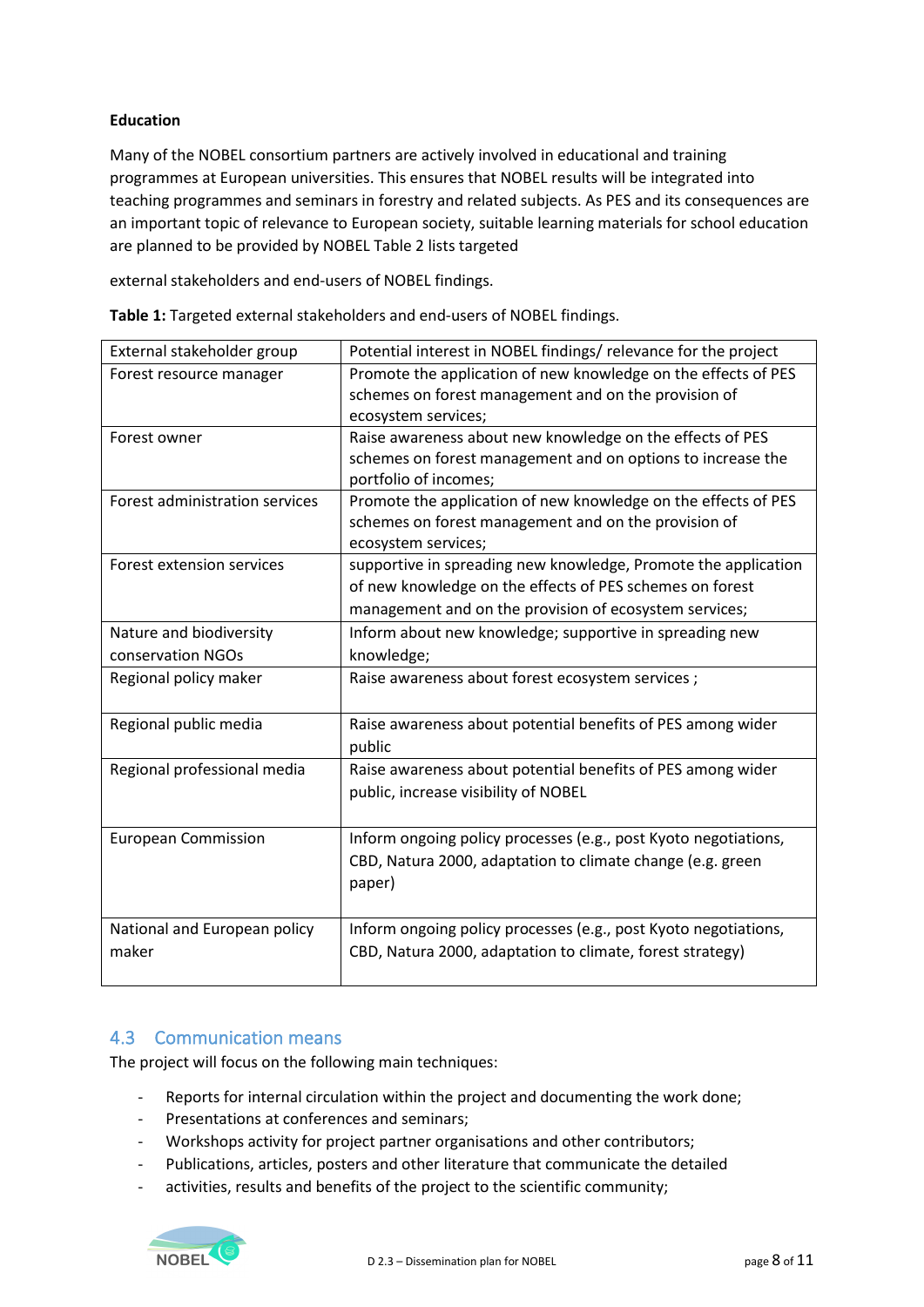- Education and training initiatives that support the successful exploitation of the project
- outcomes:
- Newsletter interested stakeholders;
- Policy briefs for policy makers;
- The NOBEL public web site (during the project life);
- Face‐to‐face meetings with selected decision makers and policy makers.

#### <span id="page-8-0"></span>4.3.1 Visual Identity

The visual identity of NOBEL contributes to the overall perception of the project and its consistent image. The identity is important in ensuring that NOBEL products and services are recognizable at a glance. The visual identity includes elements that will represent the project in a distinct and consistent way (logos, colours, templates, photos, etc.). Some elements are already available and others will be produced and provided in the course of the project. Available at the moment:

- Logo,
- Presentation template.

All materials are available on the Internal Communication Platform (Sharepoint) of NOBEL website.

#### <span id="page-8-1"></span>4.3.2 Website

The website is used as a window for the scientific teams, in order to discuss and present the NOBEL results, project related publications and other outputs to the wider public. It also features a password‐protected section accessible to project partners only: the Internal Communication Platform (ICP). The ICP includes, inter alia, structured document libraries, project calendar and email functions as well as deliverable‐tracking and monitoring of tasks specific for the Work Packages of NOBEL. The dissemination of information through the project website will not only include relevant news and information about milestones or products, but also relevant policy developments, at a European level and in the Member States. Finally, the website serves to alert interested parties on progress, new developments and milestones and provide downloadable intermediate and final project results.

The NOBEL website has been launched on 31st December 2019. Details and guidelines for the use of the website and the ICP are available.

#### <span id="page-8-2"></span>4.3.3 Promotional materials

Promotional materials include:

- Forest Value Newsletter
- Fact sheets

A Newsletter presenting key information in non‐technical terms will be produced by the Forest Value office and used to promote the project. Factsheets will be produced on specific themes. The first Factsheet has been launched to introduce NOBEL in the five pilot demonstrations. Summaries in form of Factsheets of overall NOBEL results will be produced for specific target audiences (for forest practitioners, school education, sectoral stakeholders, nongovernmental organisations).

#### <span id="page-8-3"></span>4.3.4 Media relations

Project partners will collect media contacts in their local regions and to utilize the services of the communication units in their own institutes. If partners have personal contacts to journalists, they are encouraged to utilise those contacts in order to raise awareness on the topic of the relevance of PES for the provision of ecosystem services. Suitable printed media will be identified in order to

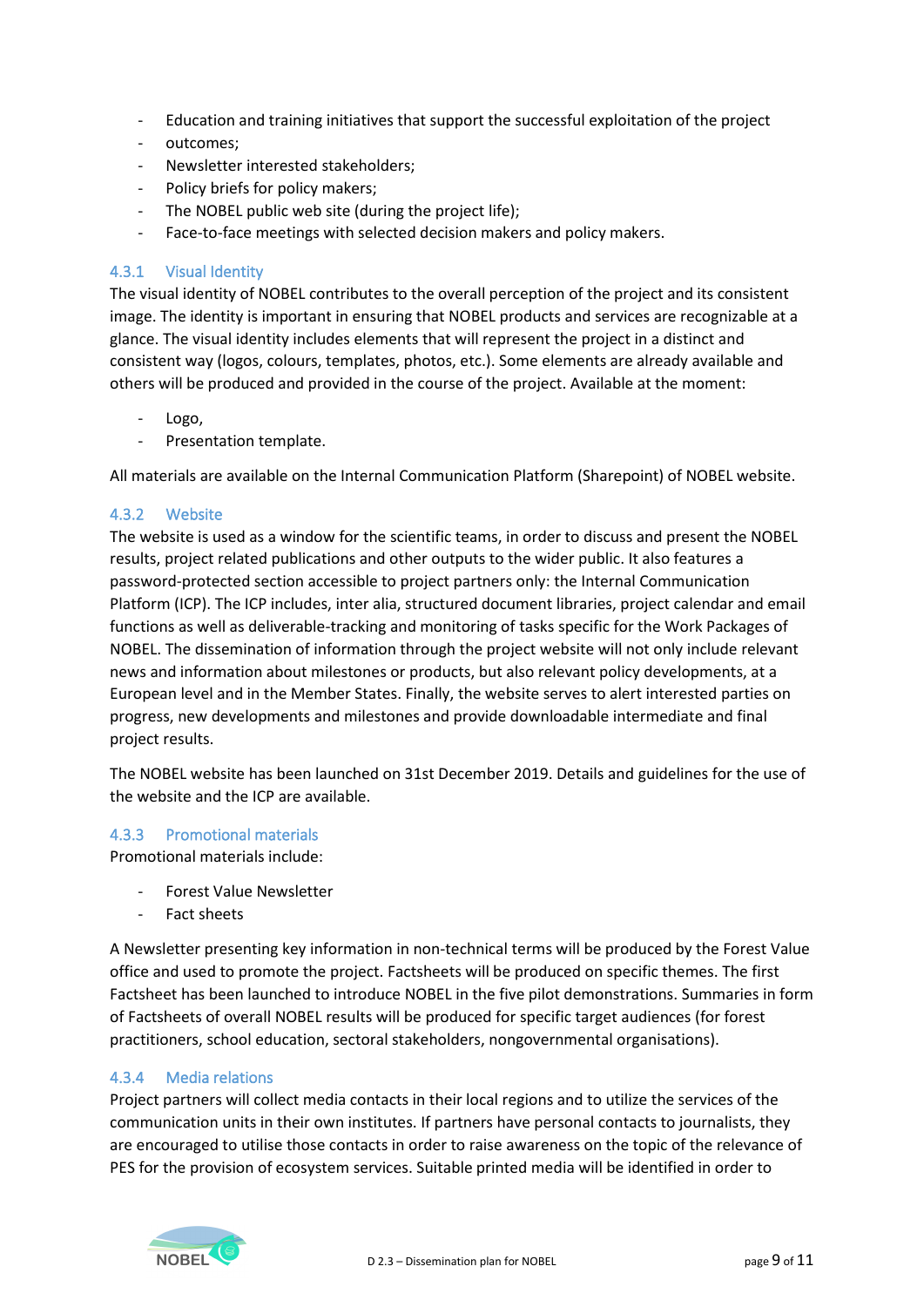publish articles about the NOBEL project and its results. This will include articles in local and professional media.

Examples for regional and national professional media are listed below:

Skogen (Sweden),

Allgemeine Forst Zeitung, Holzzentralblatt (Germany),

Österreichische Forstzeitung (Austria),

**Z Montes (Spain),** 

Silva Lusitana (Portugal),

Revue Forestière Francaise (France).

A good method to formally promote NOBEL is through the publication of official press releases that coincide with major achievements and/or events. The press releases outline what NOBEL is, what it does, who it targets, its benefits etc. Consortium members are invited to dedicate resources and publish one or more press releases during the project lifetime, especially in the pilots. Press releases concerning the project at large will be written mainly in English but to maximize their impact, partners will undertake translations in other languages.

#### <span id="page-9-0"></span>4.3.5 Participation in International and National Conferences and Workshops

Project results will be presented at various international and national conferences and workshops. To maximize the impact a qualified selection of appropriate conferences to participate in will be required. In addition, several project partners are actively involved in ongoing COST Actions which may offer an excellent opportunity to present NOBEL results related to the specific COST Action topics (e.g. CLIMO).The NOBEL website will publish invitations to conferences and workshops as service to all partners.

#### <span id="page-9-1"></span>4.3.6 Workshops

Here workshops with external stakeholders and potential end‐users of NOBEL findings are addressed. Workshops can be a very effective means of communication and dissemination of knowledge. Prerequisite is a clearly defined target audience, and a well prepared workshop programme. Within NOBEL it is planned to organize workshops in the pilots to address consumers and buyers directly in a practice‐related setting. The number of end‐users which can be realistically addresses by this approach is limited to about 20‐25 persons per workshop.

#### <span id="page-9-2"></span>4.3.7 Face‐to‐face meetings with selected decision makers and policy makers

Whenever feasible selected decision makers and policy makers in the pilots or at international level will be approached and briefed in face to face meetings. This dissemination means is judged as very efficient but labour intensive.

## <span id="page-9-3"></span>5 Implementation of the Dissemination Plan

For successful implementation of the dissemination plan the following key principles must be considered:

Based on the tentative list of stakeholders and potential users of NOBEL knowledge flexibility must be secured to enhance and modify the list of clients in interaction with the regional stakeholder panels.